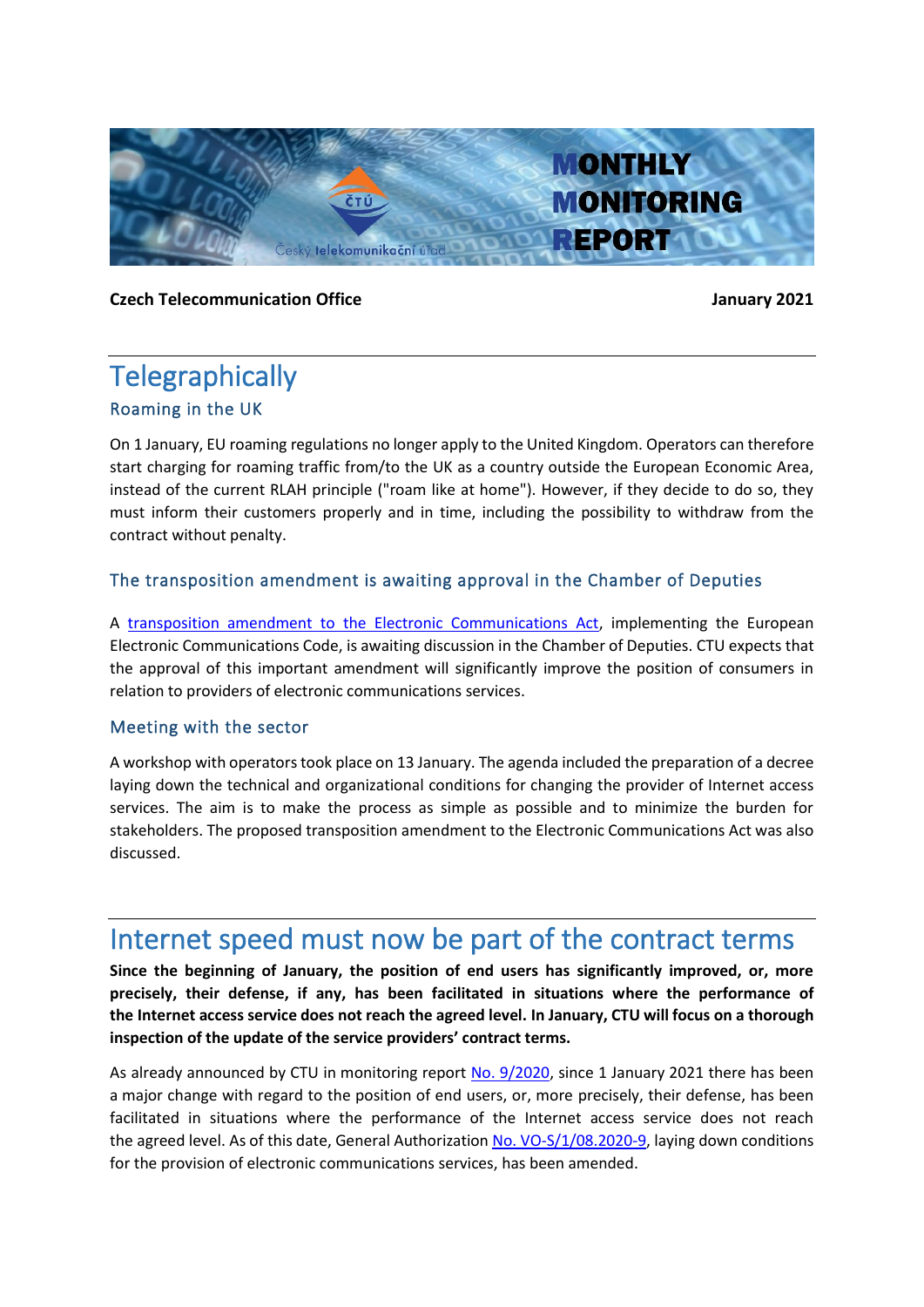The aim of issuing this amendment was primarily to remedy the current situation where providers of Internet access services were not obliged to state in their contract terms the real parameters of the performance of the service provided. Often, a parameter that in fact could not have been achieved, was advertised. The affected customers, who sought remedy in this case, were not and could not have been successful in a potential complaint procedure.

The unsatisfactory situation and the need to respond to the requirements defined by the applicable European regulations led CTU to define in a binding manner the quality parameters of the performance of the Internet access service. Customers will thus get an idea of the actual characteristics of the offered service before signing the contract, will be in a better position to compare the offers of individual providers, and will be able to effectively submit complaints about inadequate performance of their service.

Providers are newly obliged to derive data connection speed parameters from the advertised speed. The advertised speed must not be higher than the maximum speed for access at a fixed location or than the estimated maximum speed for mobile Internet access.

When distinguishing between a mobile service and a service provided at a fixed location, CTU will rely on the nature of the service as stated by its provider. A service for which the provider does not limit the possibility of its use on the move will be considered a mobile service. On the contrary, in case the provider limits the availability of the service on the move, or links the use thereof to one or more specific addresses, CTU will consider it as a service provided at a fixed location.

Normally available speed, as another parameter for access at a fixed location must be indicated by the provider in the contract as a specific value which corresponds to at least 60% of the value of advertised speed. The minimum speed must be stated in the same way for access at a fixed location: as a concrete value which must not be less than 30% of the value of advertised speed.

Where the provider offers an Internet access service at a fixed location with an advertised speed of, for example, 100 Mbps, the value of the normally available speed will have to be stated in the contract as a specific value higher than or equal to 60 Mbps (60% of the value of advertised speed), and the minimum speed will have to be stated as a value higher than or equal to 30 Mbps (30%).

A decrease in the speed achieved by the access service at a fixed location by the end-user (the socalled actually achieved speed) below the value of the minimum speed shall be considered a failure of this service and constitutes a ground for a complaint about the service. However, the user may complain about the provided service due to non-compliance with its agreed quality also in case of a significant continuous discrepancy or significant recurring discrepancy, both for access at a fixed location and for mobile access.

A decrease in the speed actually achieved below the set value of the normally available speed continuously for more than 70 minutes shall be considered as significant continuous discrepancy for an access service at a fixed location. is. A significant recurring discrepancy is such discrepancy where there are at least three decreases for at least 3 and a half minutes in a time period of 90 minutes. For the mobile Internet access service, a significant continuous discrepancy shall be a decrease in the actually achieved speed below 25% of the value of advertised speed in an interval longer than 40 minutes. A significant recurring discrepancy shall be a decrease below 25% of the value of advertised speed at least five times for at least 2 minutes in a time period of 60 minutes.

Non-compliance with the agreed quality parameters as such is not an administrative offence, and CTU cannot punish it in any way. However, service providers are obliged to state all specified parameters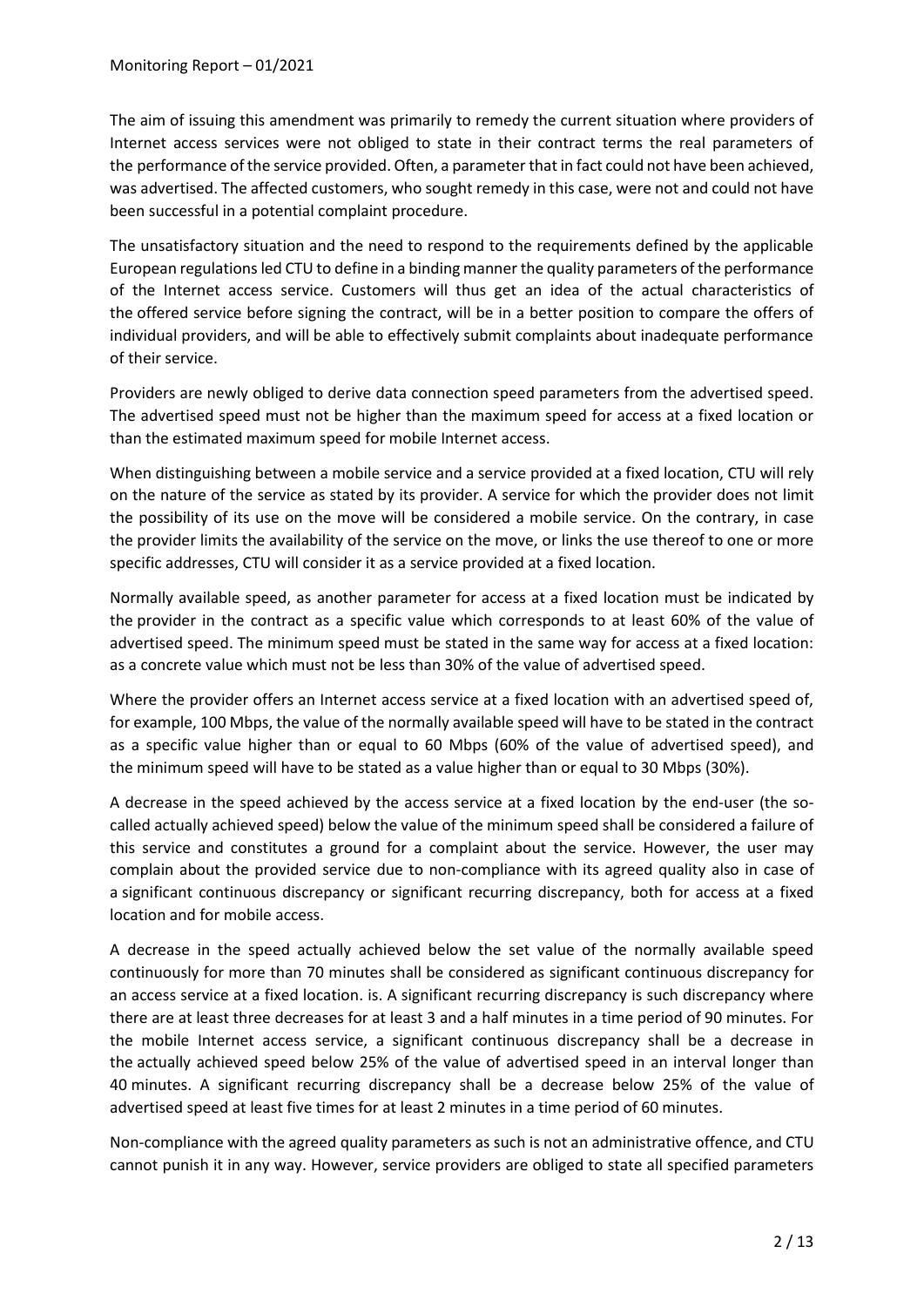in the contract, so that customers have all relevant information and, in case of non-compliance with the agreed quality parameters, have the opportunity to successfully defend against it in a complaint procedure with the provider, or in an appeal proceedings with CTU.

Customers can check the performance of the service by means of [Netmetr](https://websites.pages.nic.cz/netmetr.cz/en/) (an application which can be downloaded at Google Play and App Store), in the operation of which CTU participates. In case that it does not achieve the agreed parameters, they have the right to complain about the deficiencies by the service provider and request an appropriate g discount on the price. The provider is obliged to process the complaint within 1 month, and in case that the customer does not agree with the settlement of the complaint he has the right to object to the settlement of the complaint by CTU.

The largest providers of Internet access services have already adjusted their contract terms accordingly. Customers can now find information on the quality parameters of Internet access in price lists or in separate documents. However, the quality parameters should be specified in the contract terms of all providers of publicly available Internet access services. In caset that customers do not find the information in the contract terms of their provider, or if they find that the values stated by the provider are inconsistent with the parameters laid down by General Authorization [No.](https://www.ctu.cz/sites/default/files/obsah/stranky/36864/soubory/vos1final.pdf) VO-[S/1/08.2020-9,](https://www.ctu.cz/sites/default/files/obsah/stranky/36864/soubory/vos1final.pdf) CTU requests them to contact it immediately, as the absence or incorrect indication of the quality parameters of Internet access shall be an administrative offence under the law.

In connection with this change and the planned comparison tool, CTU will also present recommendations for end users concerning the Internet access service. CTU will also provide customers with more detailed information about their rights and the instructions on how to check the performance of the service and how to proceed if it does not meet the agreed parameters.

## Setting single European termination rates

The European Commission, in accordance with Article 75 of the European Electronic Communications Code and after consultation with BEREC, issued on 21 December 2020 the anticipated Delegated [Regulation](https://eur-lex.europa.eu/legal-content/EN/TXT/HTML/?uri=PI_COM:C(2020)8703&from=en) setting the so-called Union-wide mobile voice termination rate and Union-wide fixed voice termination rate (MTR and FTR).

The Regulation shall enter into force two months after its adoption, unless the European Parliament or the Council of the EU raises comments on its form during that period. The Regulation introduces a single maximum Union-wide fixed voice termination rate of EUR 0.07 cent per minute (approximately 2 Hellers) from 2022 and a single maximum Union-wide mobile voice termination rate of EUR 0.2 cent per minute (approximately 5 Hellers) from 2024.

In the transitional period - probably starting on 1 May 2021 - domestic operators will be able to charge until the end of 2021 a fixed voice termination price which is no more than the price set by the Regulation directly in CZK, namely in the amount of CZK 0.0264 per minute. For mobile voice termination in the same period, domestic operators may charge a price in CZK corresponding to the equivalent of EUR 0.7 cents per minute (i.e. approximately 18 Hellers), and subsequently in 2022 a price corresponding to the equivalent of EUR 0.55 cents per minute (i.e. approximately 14 Hellers), and in 2023 a price corresponding to the equivalent of EUR 0.4 cents per minute (i.e. approximately 10 Hellers).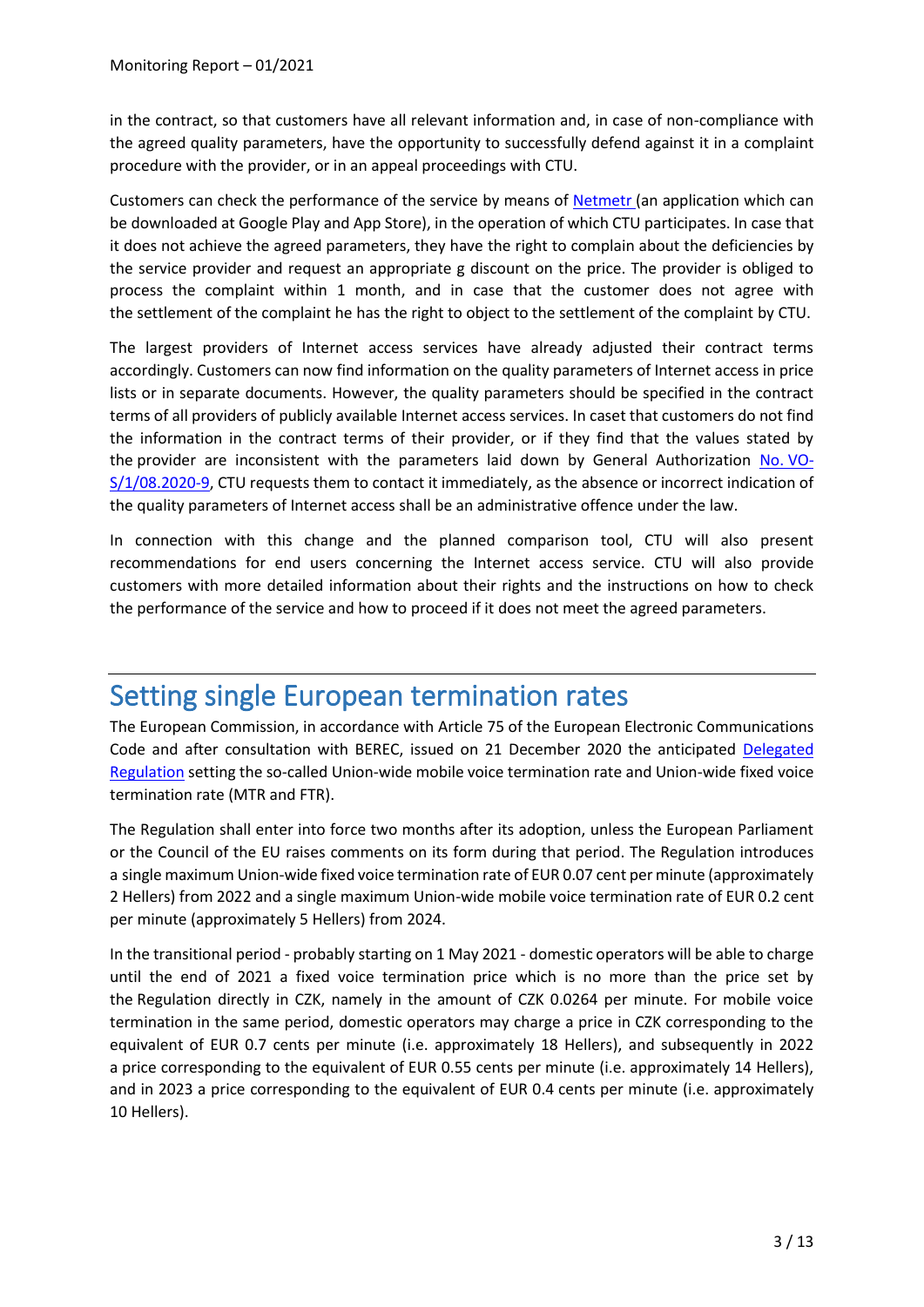For the exact conversion of the prices set by the Regulation in EUR cents (see above), operators shall use the procedure defined by the Regulation using the average exchange rates of the European Central Bank.

## Update of regulated roaming prices

In accordance with the EU Roaming Regulation No. [531/2012,](https://eur-lex.europa.eu/legal-content/EN/TXT/HTML/?uri=CELEX:02012R0531-20170615&from=EN) the maximum wholesale price per GB of data in roaming in EU countries has been reduced from EUR 3.5 to EUR 3 from 1 January 2021. After conversion by the foreign exchange reference rate published by the European Central Bank on 2 May 2020, this price cap is therefore CZK 81.29 excluding VAT from 1 January 2021, instead of the original amount of CZK 94.84 excluding VAT. There was also a small adjustment of the retail price caps for roaming services, where the maximum price of the surcharge for incoming roaming calls in EU countries fell from EUR 0.0079 per minute (CZK 0.21 excluding VAT) to EUR 0.0076 per minute (CZK 0.20 excluding VAT). However, retail price caps have not been applied by default since 15 June 2017, when the obligation to apply "Roam Like At Home" (RLAH) roaming prices within the EU came into force, and remain valid only as a safeguard with the possibility of application in exceptional cases which are further specified in the above-mentioned Regulation of the EU bodies and in the Commission Implementing Regulation (EU) [2016/2286.](https://eur-lex.europa.eu/legal-content/EN/TXT/HTML/?uri=CELEX:32016R2286&from=EN)

#### How will the change affect customers?

The change in the wholesale price (from EUR 3.5 to EUR 3) has an impact primarily on wholesale payments for data roaming services which operators pay to each other. Indirectly, it also affects the adjustment of roaming data limits for the so-called open data bundles where the price per GB of data is less than the wholesale unit price, i.e. currently EUR 3 per GB. These automatically include, for example, unlimited data tariffs (regardless of whether or not the tariff also includes other mobile services - voice, SMS). If the tariff is an open data bundle, the EU roaming data limit shall be calculated according to the following formula: ((retail price of the entire tariff excluding VAT / wholesale price cap - EUR 3 or CZK 81.29) x 2).

For example, if the 6 GB tariff costs CZK 300, the roaming data limit within the EU will be 7.38 GB ((300 / 81.29) x 2). For an unlimited data tariff for the price of CZK 1,000, the data limit would be 24.6 GB.

#### UNITED KINGDOM HAS BECOME A "THIRD COUNTRY" FOR ROAMING PURPOSES

As of the end of the transitional period in which the United Kingdom was in relation to the EU until the end of 2020, the roaming regulations resulting from the EU Regulation [No. 531/2012](https://eur-lex.europa.eu/legal-content/EN/TXT/HTML/?uri=CELEX:02012R0531-20170615&from=EN) will expire on its territory on 1 January 2021. From that date, the United Kingdom is thus considered a third country for the purposes of the regulation. Roaming traffic to or from the United Kingdom should be treated as any other roaming traffic to or from countries outside the EEA. Thus, for example, this traffic should not be taken into account for the purpose of setting roaming data limits in the EU. However, operators can, of course, continue to apply the same pricing terms to their customers when roaming in the UK as they have applied to date, and so far the three major operators do so, according to their website. However, if operators decide to change these terms and not apply the RLAH rule (same prices as at home) to roaming services in the United Kingdom, they should duly inform the customers, in accordance with Section [63\(6\) of the Electronic Communications Act](https://www.zakonyprolidi.cz/cs/2005-127#p63-6) about this change, including the information that the customers may terminate the contract without penalty as of the date of entry into force of this change if they do not accept the new terms. This follows from the opinion received by CTU from the European Commission through BEREC.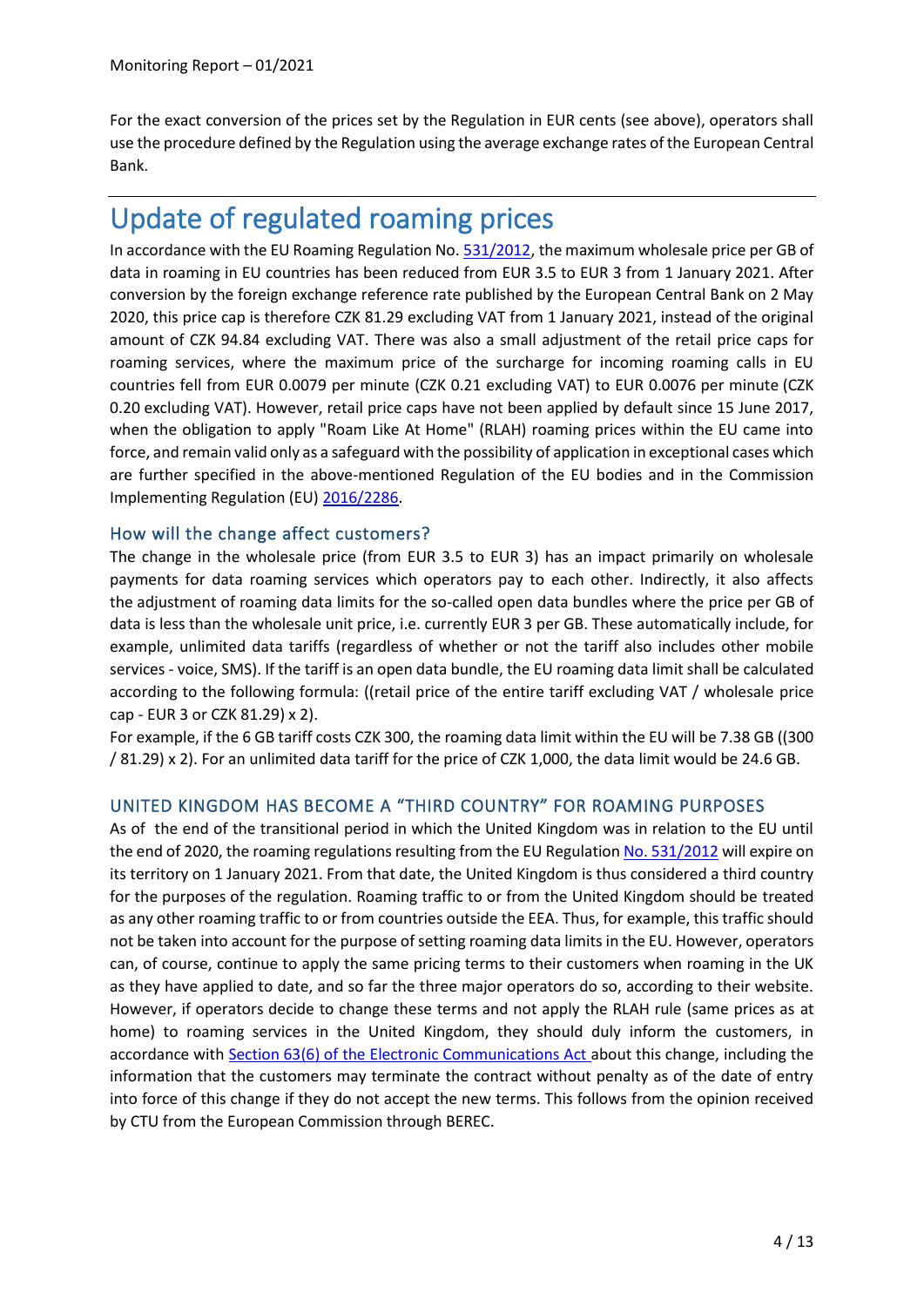# Electronic data collection: Newly published forms in the ESD system in 2020

**In early January 2021, CTU published new forms for data collection for 2020 within the system of Electronic Data Collection (ESD) available at [https://monitoringtrhu.ctu.cz](https://monitoringtrhu.ctu.cz/)***.*

Specifically, they are forms of the ART category (ART202 – Services provided in electronic communications, BH20 – Geographical data on connection and distribution optic fibre networks and their transmission points) and OOP category (K20-5 – Information on the results of the provision of universal service in 2020, K20-14 – Overview of the resulting values of quality parameters measured for 2020) for undertakings in electronic communications and forms of the POST category (CP20 – Data collection from the postal license holder and OP20 – Data collection from the postal service operators) for postal license holders and postal service operators.

Forms ART202 and BH20 have a submission deadline of 15 March 2021; forms K20-5, K20-14, CP20 and OP20 have a submission deadline of 31 March 2021.

The following is available on the CTU website: [form templates](https://www.ctu.cz/vzory-formularu-pro-esd-2020) which have been allocated to undertakings through the electronic data collection (ESD) system and [an overview of all forms](https://www.ctu.cz/sites/default/files/obsah/program_zjistovani_ctu_v_roce_2021.pdf) which will be published by CTU in 2021.

Data collection via the BH20 form was newly introduced. The required information is collected in order to map the existence of connection and distribution optic fibre networks (backhaul) and their transmission points. The information will be used mainly in the preparation of strategic documents and subsidy programs aimed at supporting the deployment of electronic communications networks, as well as the analysis of coverage by these networks. Data on network infrastructure is collected according to its location at the level of municipalities with the population up to 2,000 inhabitants.

The most significant change in the data collection via the ART202 form concerns the annexes for filling out the geographic data on Internet access at the level of address points. The annex relating to access to the Internet via a cable television network (terminated by a cable modem) has been updated to include the "Standard DOCSIS 3.1 and higher" parameter mapping available connections using standard DOCSIS 3.1 or higher. All annexes for the collection of geographic data have been updated to include the "VHCN" parameter, mapping the existence of a very high capacity network (VHCN).

## Universal service: Special terminal equipment devices

On 9 December 2020, CTU published a call for comments on the intention to impose, within the framework of the universal service, the obligation to provide the partial service of access of disabled persons to publicly available telephone service, directory enquiry service and directories, equivalent to that enjoyed by other end-users, particularly by means of specially equipped telecommunication terminal equipment devices pursuant to Section 38 Paragraph (2) [Point \(f\) of the](https://www.zakonyprolidi.cz/cs/2005-127#p38-2-f)  [Electronic Communications Act.](https://www.zakonyprolidi.cz/cs/2005-127#p38-2-f) Comments could have been submitted until 9 January 2021. CTU did not receive any comments within this period.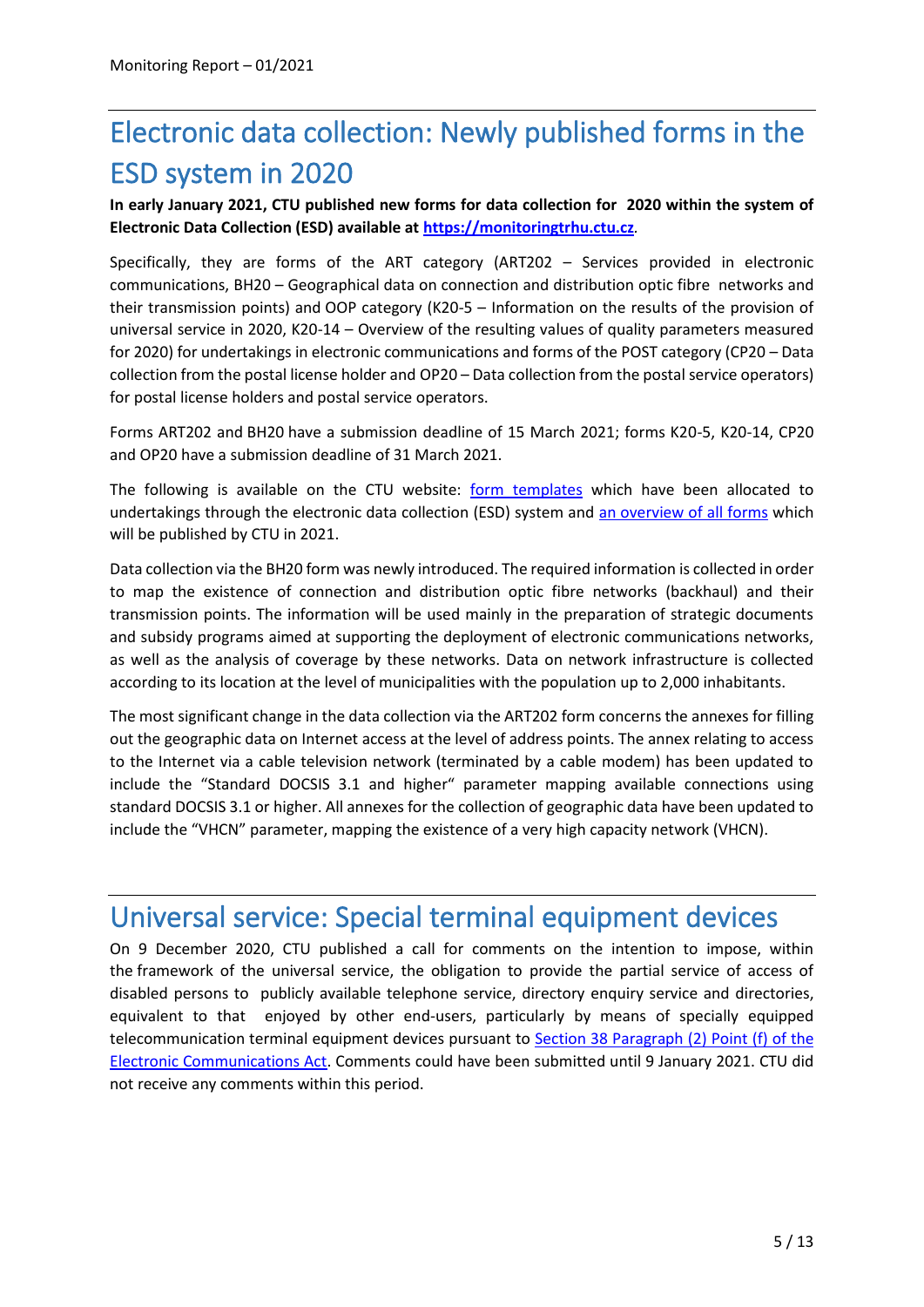## The year 2021 at CTU

**Development of 5G networks and other modern high-capacity networks, promotion of competition, in particular in the mobile market, but also preparation for the selection of a new postal license holder. In short, these are some of the main priorities of CTU for the year 2021 according to the plan of activities approved by the CTU Council at the end of last December.**

The agreed plan of activities also shows that for the period of 2021, CTU Council considers the cooperation in successful completion of the transposition of the European Electronic Communications Code (EECC) into national electronic communications legislation to be another important task.

The Council believes that in addition to the performance of ex-ante regulation, it is also important to actively use the powers of CTU in all cases of disputes between undertakings as part of the promotion of competition.

The Council also considers it important for the coming year 2021 to maintain the current high level of protection of consumers and users of electronic communications and postal services, and to provide the necessary professional support to consumers and customers in addressing their specific problems and needs.

Specifically, CTU will therefore focus mainly on the following tasks in 2021:

#### PROMOTION OF COMPETITION, MONITORING AND MARKET ANALYSES

CTU will ensure fulfillment of the measures it has defined to promote competition on the mobile market within the conditions of the auction of frequencies for the 5G networks. In particular, CTU will provide the necessary support for negotiation of access to national roaming service for new operators in the mobile market.

Taking into account the revised Commission Recommendation on relevant markets, CTU will also complete the ongoing 5th round of analyses of relevant markets No. 3a, 3b and 4 (wholesale local access provided at a fixed location, wholesale central access provided at a fixed location for massmarket products and wholesale high-quality access provided at a fixed location). Based on the results of the auction of frequencies, CTU will also perform an analysis of the new relevant market No. 5 (wholesale access to mobile services).

CTU will also prepare an update of measures of general nature, which, among other things, establish a list of relevant markets for ex-ante regulation (OOP1).

In the area of prices and price regulation, CTU will focus on supervision and cooperation with the Commission and with undertakings with significant market power in the implementation of European regulation of maximum Union-wide mobile voice termination rate and maximum Union-wide fixed voice termination rate ). In 2021, CTU will also continue to monitor the prices of mandatory wholesale offers, also according to the conditions of the auction of frequencies for 4G networks.

For the purposes of electronic data collection, CTU will complete the generational update of the electronic data collection system and put the new system into live operation. This will make it possible to meet the requirements of data collection in accordance with the forthcoming transposition of the European Electronic Communications Code. Other activities will include the collection and verification of financial and operational data for BEREC for the application of international roaming and conditions for providing the international call service, the preparation of a report on market developments with a focus on 2020, and an update of datasets within the Open Data system.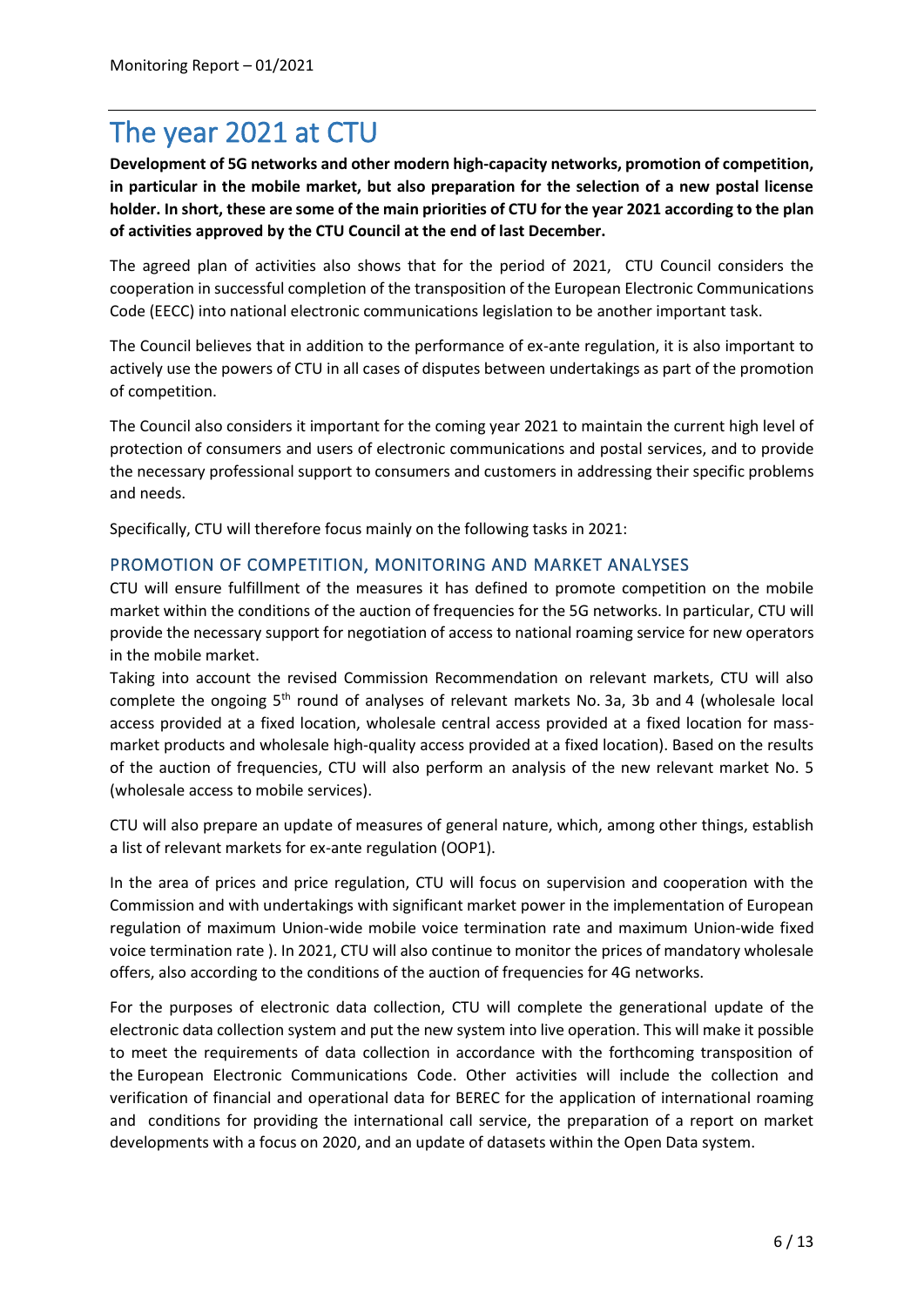#### DEVELOPMENT OF THE 5G NETWORKS AND MODERN HIGH-CAPACITY NETWORKS

Based on the results of the auction of frequencies for the 5G networks, CTU has already granted block allocations of the radio frequencies in question on 18 January 2021. Subsequently, it will ensure refarming of the 3400-3800 MHz frequency band in order to enable the use of coherent segments of this frequency band for the provision of services, but also for use within the needs of Industry 4.0. In 2021, CTU will also lay down the final conditions for the use of the 26 GHz frequency band and the opening of other frequency bands (including but not limited to 5.2 and 5.8 GHz) for use in the provision of services.

Cooperation will also continue within the 5G Alliance working groups, including work on solutions to improve the coverage of motorway and railway corridors, as well as municipalities without quality mobile signal coverage.

CTU will continue to work closely with the Ministry of Industry and Trade (MPO) on the preparation and implementation of calls for subsidy programs, on the preparation of documentation to meet the basic condition 3.1 for the 2021–2027 programming period ("National Plan for the Gigabit Society"), and the preparation of measures under the Action Plan 2.0 to facilitate non-subsidy measures in support of planning and deployment of electronic communications networks.

CTU will continue to ensure the operation of a Single Information Point ("SIP") pursuant to Act No. 194/2017 Coll., on measures to reduce the cost of deploying high-speed electronic communications networks, decisions in disputes, including determination, if applicable, of the price in pending disputes. At the same time, CTU and Ministry of Industry and Trade will provide support to BCO (Broadband Competence Office) for the purpose of coordinating the development of high-speed electronic communications networks.

#### REGULATION AND INSPECTION IN THE AREA OF POSTAL SERVICES

In addition to ensuring a comprehensive review of the level of quality and method of providing universal services and the general availability thereof, on the basis of which CTU will formulate conditions of the tender for postal license holder for 2023-2027, another task is to complete the notification of the reimbursement of net costs of the provision of universal services with the European Commission. This should allow the reimbursement of net costs for the period of 2018 – 2022 to the existing postal license holder, Česká pošta, s.p

As every year, CTU will publish a summary report on the fulfillment of obligations imposed on the existing postal license holder, Česká pošta, s.p., for the previous year and will continuously evaluate the affordability and costs of the universal postal services. Even in 2021, CTU will ensure the fulfillment of tasks arising from Regulation (EU) 2018/644 of the European Parliament and of the Council on cross-border parcel delivery services, including related data collection.

#### RADIO SPECTRUM MANAGEMENT

In addition to the support for radio spectrum utilization for the 5G networks and new high-capacity networks, CTU will also provide support in 2021 for the provision of high-quality signal of terrestrial television DVB-T2 broadcasting. At the same time, CTU will cooperate with the Ministry of Industry and Trade on the proposal of next steps to frequency allocation for further development of terrestrial digital television broadcasting. CTU will also complete the international coordination of frequency blocks in band III intended for the development of digital radio broadcasting on the T-DAB platform and will propose next steps to grant the rights to use for these radio frequencies.

During the year, CTU will ensure continuous updates of individual parts of the Radio Spectrum Utilization Plan (RSUP), general authorizations for the use of radio frequencies or the operation of radio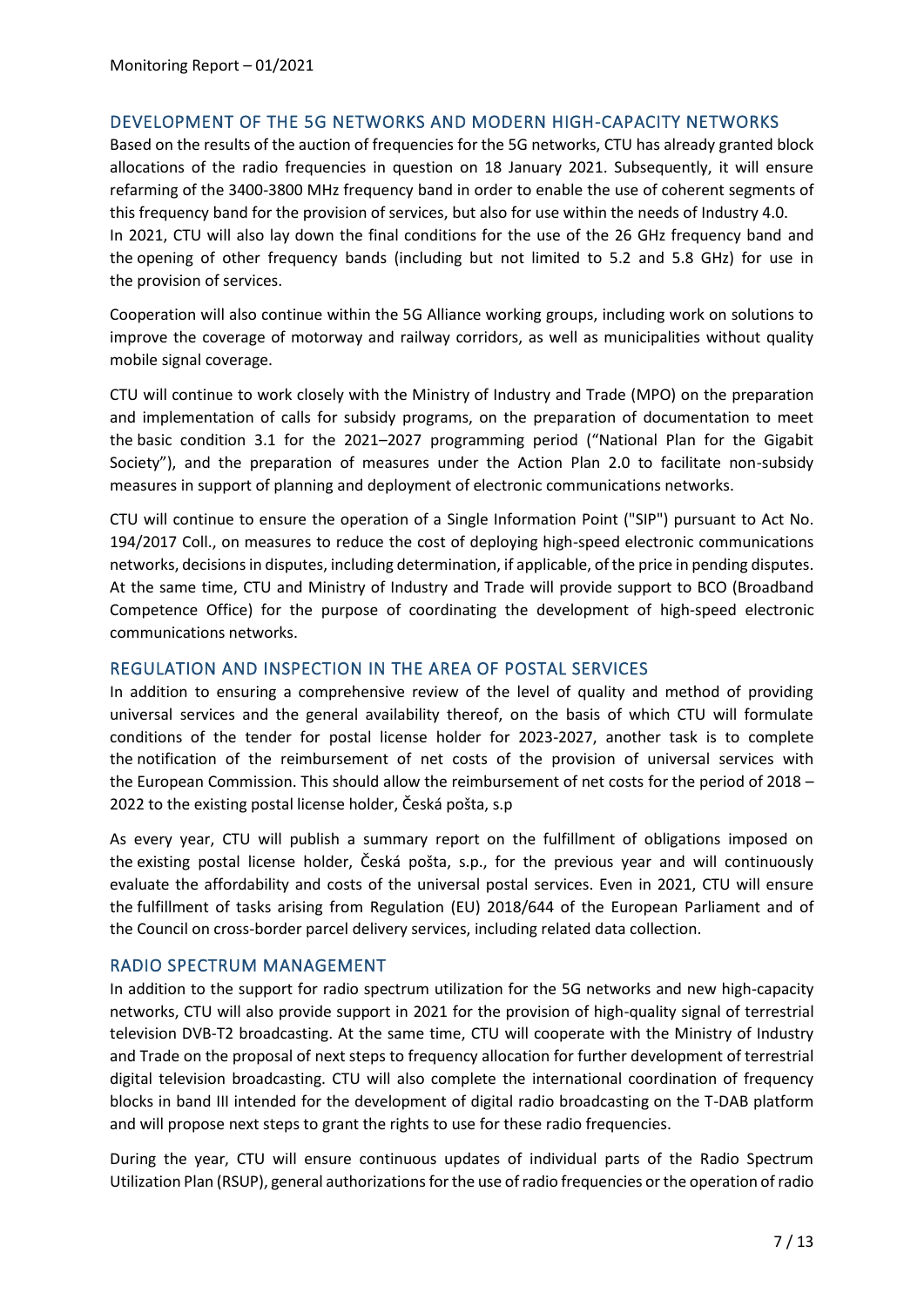equipment. At the same time, in cooperation with the relevant entities, CTU will prepare for submission to the Government a proposal for an update of the Radio Spectrum Management Strategy to reflect current trends in its use within the EU, as well as the results of the last World Radiocommunication Conference and findings from preparations for the upcoming conference.

In preparation for the opening of additional frequency bands (5.2 GHz, 5.8 GHz, etc.), CTU will launch an updated version of the registration portal (today for the 60 GHz frequency band). CTU will also launch a long-planned generational renewal of the SW tool supporting spectrum management (SPECTRA), as well as measures for the future disclosure of information on radio spectrum utilization.

#### UNIVERSAL SERVICE IN ELECTRONIC COMMUNICATIONS AND POSTAL SERVICES

Completion of the review and a tender for a new provider of the partial service of special terminal equipment, including the subsequent imposition of the obligation, and new reviews of partial services newly defined by the transposition amendment to the Electronic Communications Act will be the tasks of CTU within the universal service.

As in previous years, CTU will provide financing for the verified amount of net costs and loss from the provision of the universal service in electronic communications. Specifically in postal services, CTU will focus on completing the process of notification of state aid in connection with the mechanism for financing net costs for the period from 2018 to 2022.

#### INSPECTION ACTIVITIES AND CONSUMER PROTECTION

In its inspection activities, CTU will focus primarily on thorough monitoring of compliance with the newly set conditions for Internet access services. CTU will also focus on the process of telephone number portability. CTU will also make available to consumers a comparison tool for prices and quality of electronic communications services.

In postal services, CTU will once again focus on checking the delivery of postal items included among universal postal services.

An important task for CTU in 2021 will be to ensure the operation of the Automated Frequency Spectrum Monitoring System (ASMKS) and to create a system for monitoring and checking data service parameters. In this regard, CTU plans to implement a publicly available certified tool for measuring QoS parameters of Internet access services and to expand the CTU portal for data visualization with new modules and new features.

CTU will continuously monitor business practices in the provision of electronic communications services and carry out targeted inspections focusing on unfair business practices. Of course, CTU will continue to carry out activities in the process of settling complaints and submissions of electronic communications and postal services users, including decisions on objections to the settlement of complaints with service providers.

#### LEGISLATION

Based on the reading and enactment of the transposition amendment to the Electronic Communications Act, CTU will focus primarily on the preparation of implementing regulations (or changes to existing ones) to modify specific conditions in areas where it is authorized to do so under the transposition amendment to the Act.

As part of the fulfillment of all its tasks and exercise of the powers entrusted to CTU by the legislation in the field of electronic communications and postal services, including relevant powers and responsibilities in the field of consumer protection, for 2021 CTU also plans to maintain close and effective communication with all stakeholders both on the part of the sector of operators and service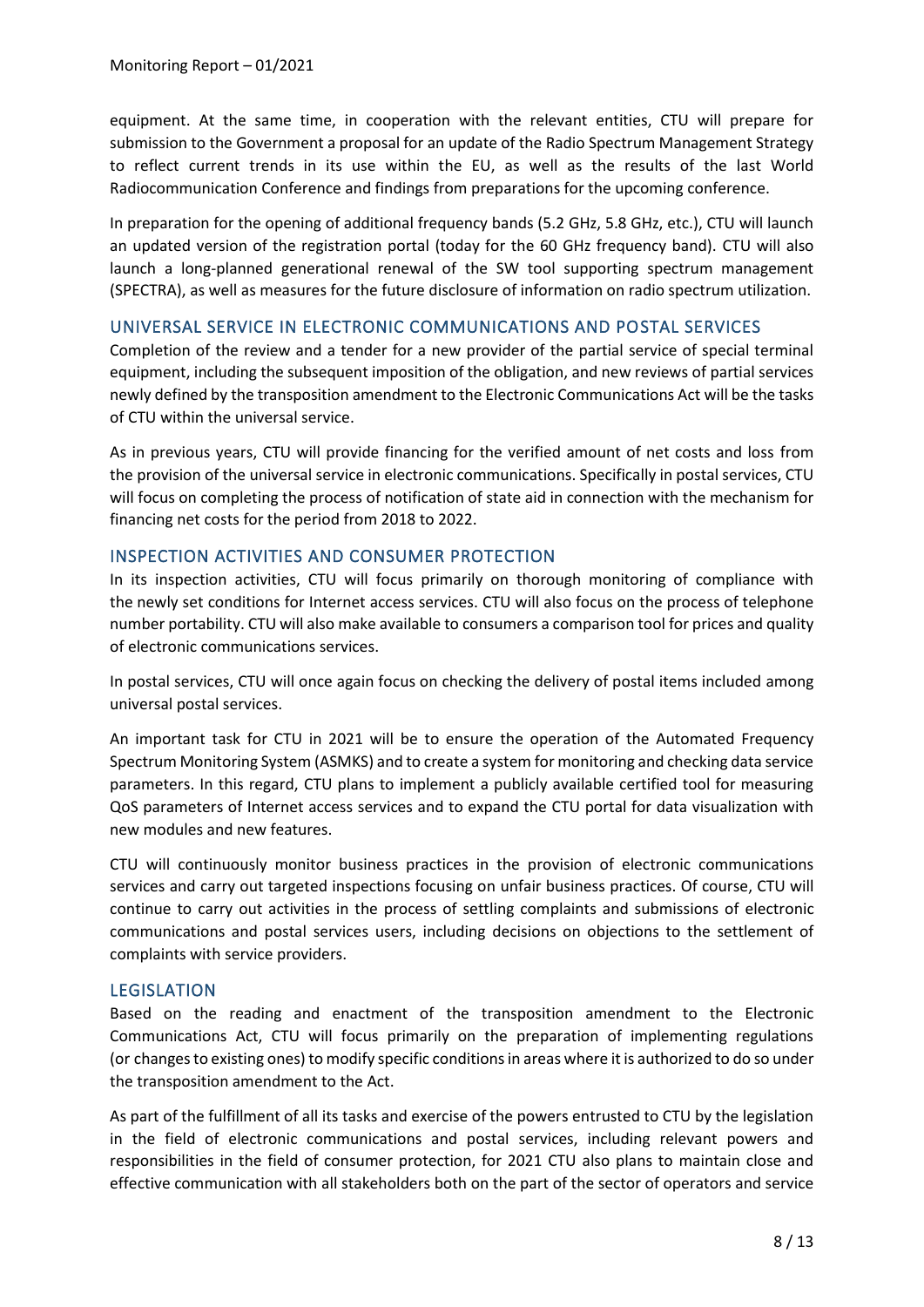providers, and also on the part of consumers and end-users. To this end, CTU Council considers it necessary to continue using both the mechanisms required by law and informal consultations, working discussions and workshops with the stakeholders concerned.

## Checked by CTU in December...

…compliance with the conditions of General Authorization No. [VO-R/12/12.2019-10](https://www.ctu.eu/sites/default/files/obsah/ctu/general-authorisation-no.vo-r/12/12.2019-10/obrazky/vo-r-12-122019-10en.pdf) for the utilization of radio frequencies and operation of devices for broadband data transmission in the 2.4 GHz to 71 GHz frequency bands

CTU carried out a total of 23 inspections. Deficiencies were found in 17 cases, in particular harmful interference with stations of priority radiocommunications services (meteorological radars) and use of indoor frequencies outside a building, which were addressed by a call to eliminate the identified deficiencies and which will subsequently be addressed in administrative proceedings.

#### … use of radio frequencies without authorization

CTU carried out five inspections focusing on the use of frequencies without authorization. Three inspections revealed the use of frequencies without individual authorization; the cases were referred for resolution in administrative proceedings.

#### … compliance with the conditions of the individual authorization to use frequencies

Five inspections of compliance with the conditions of the individual authorization for the use of frequencies were performed; all inspections revealed non-compliance with the parameters of the individual authorization.

… sources of interference with the operation of electronic communications equipment and networks, the provision of electronic communications services or the operation of radiocommunications services

In December, CTU completed a total of 225 investigations, of which 182 cases of interference with television reception, 18 cases of interference with GSM, LTE and UMTS public mobile communications networks, nine cases of interference with a meteorological radar, six cases of interference with radio and satellite reception, and 10 cases of interference with various systems (integrated rescue system stations, mobile service station, amateur service device, WiFi station, short-range devices, etc.) were detected. The investigation of complaints about poor TV reception revealed that in 103 cases the defect was in the viewer's equipment, in 17 cases it was due to the effect of shading, reflections or reception of signal in a non-covered area, in 38 cases the interference stopped or occurred sporadically. Fifteen interference reports were withdrawn by their submitters during investigation of the interference. Interference was found in five cases, of which in three cases the source of interference was outside the Czech Republic. In four cases it was not interference with television reception, but rather other unspecified problems with TV reception (e.g., incorrect operation of the equipment).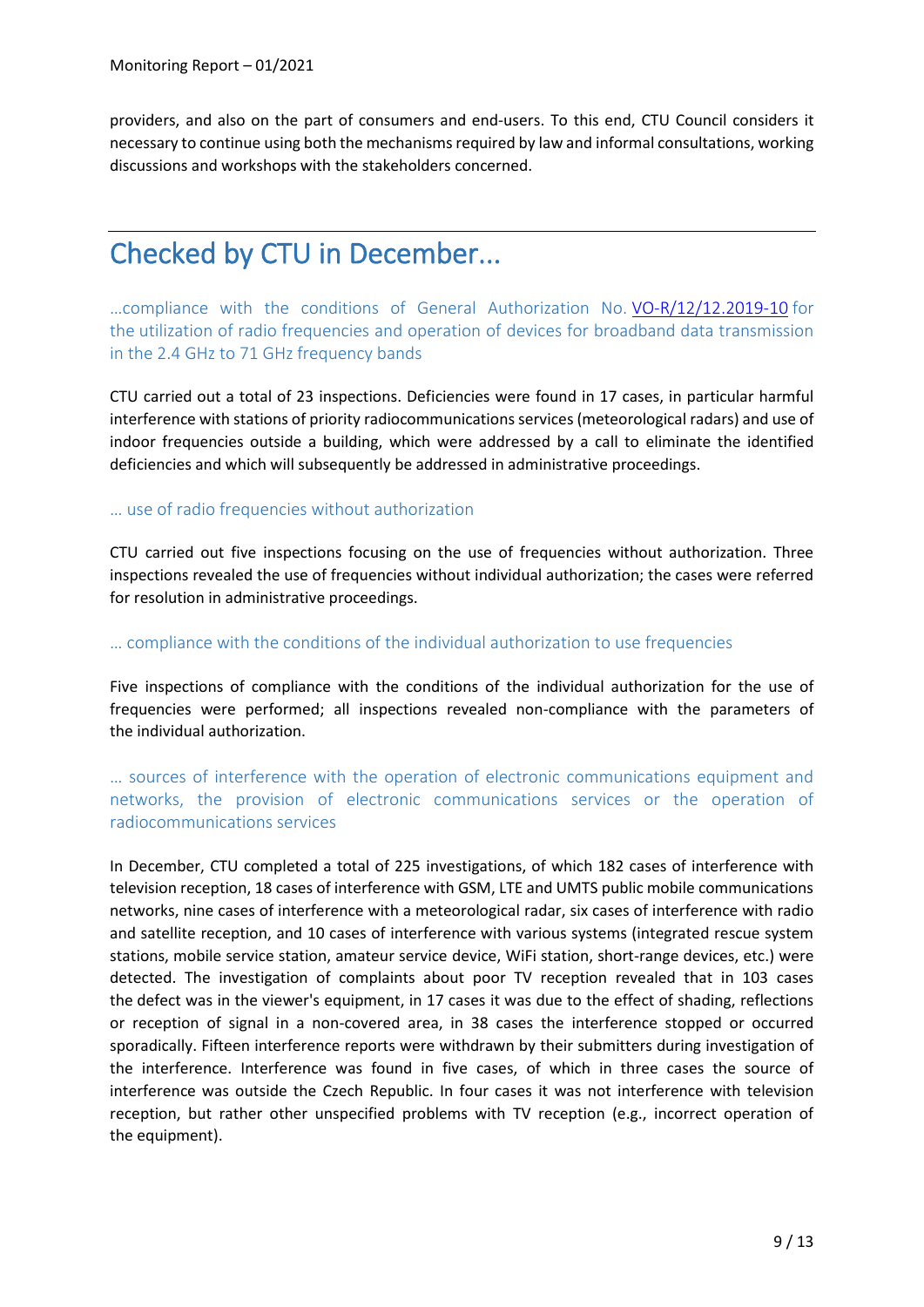#### … pilot operation of LTE base stations in the 800 MHz band

As of 31 December 2020, 331 base stations were in pilot operation, and 17,005 stations were in permanent operation. In December, an LTE base station was identified as a source of TV signal interference in two cases. Defects of the reception equipment of television viewers were identified as the source of interference to mobile networks in four cases.

**2,832** – the number of administrative proceedings initiated in December concerning subscriber disputes between the person carrying out the communication activity and the subscriber. These are disputes over monetary performance and objections to the settlement of complaints.

**2,335** - the number of decisions issued in December on the matter, of which 2,324 decisions concerned a dispute over monetary performance (payment of the price for services).

### Postal services

In December, Uloženka s.r.o. announced the termination of its postal services business due to the sale of its enterprise to another company. An up-to-date list of all notified operators is available via [search](https://www.ctu.eu/vyhledavaci-databaze/evidence-provozovatelu-poskytujicich-nebo-zajistujicich-postovni-sluzby)  [database](https://www.ctu.eu/vyhledavaci-databaze/evidence-provozovatelu-poskytujicich-nebo-zajistujicich-postovni-sluzby) on the CTU website.

# Frequencies from the 5G auction were allocated to the winners

**The winners of the tender for granting of the rights to use radio frequencies to provide electronic communications networks in the 700 MHz and 3400–3600 MHz frequency bands, which was organized in the form of an auction, are CentroNet, a.s., Nordic Telecom 5G a.s., O2 Czech Republic a.s., T-Mobile Czech Republic a.s., and Vodafone Czech Republic a.s. The allocated radio frequency ranges in both frequency bands can be found in the table at the end of the article.**

The tender for granting of the rights to use radio frequencies for 5G networks [was announced](https://www.ctu.eu/tiskova-zprava-cesky-telekomunikacni-urad-vyhlasil-vyberove-rizeni-za-ucelem-prideleni-radiovych) by CTU following a repeated public consultation on the draft terms and conditions on 7 August 2020.

The winners are CentroNet, a.s., Nordic Telecom 5G a.s., O2 Czech Republic a.s., T-Mobile Czech Republic a.s. and Vodafone Czech Republic a.s., as published by CTU in its [press release.](https://www.ctu.eu/press-release-ctu-has-auctioned-frequencies-700-mhz-and-3400-3600-mhz-bands) All auction blocks were allocated, the gains of individual auction blocks were published in the Information on the [conclusion of the auction phase.](https://www.ctu.eu/information-conclusion-and-results-auction-phase-tender-granting-rights-use-radio-frequencies) The total price for all auction blocks reached CZK 5.596 billion. Sev.en Innovations a.s. and PODA a.s. did not acquire any auction blocks in the auction phase.

Because CTU did not receive, within the set time limit, an agreement from all auction winners on the distribution of abstract auction blocks and only received an agreement between O2 Czech Republic a.s. and T-Mobile Czech Republic a.s. on placement in the neighboring blocks in the 700 MHz frequency band, the abstract auction blocks were allocated to individual specific segments of radio frequencies by drawing lots in accordance with the Auction Rules.

On 15 December 2020, CTU conducted a draw in the presence of a notary, members of the selection committee and representatives of applicants Nordic Telecom 5G a.s., O2 Czech Republic a.s., T-Mobile Czech Republic a.s. and Vodafone Czech Republic a.s. – in the 700 MHz frequency band, Vodafone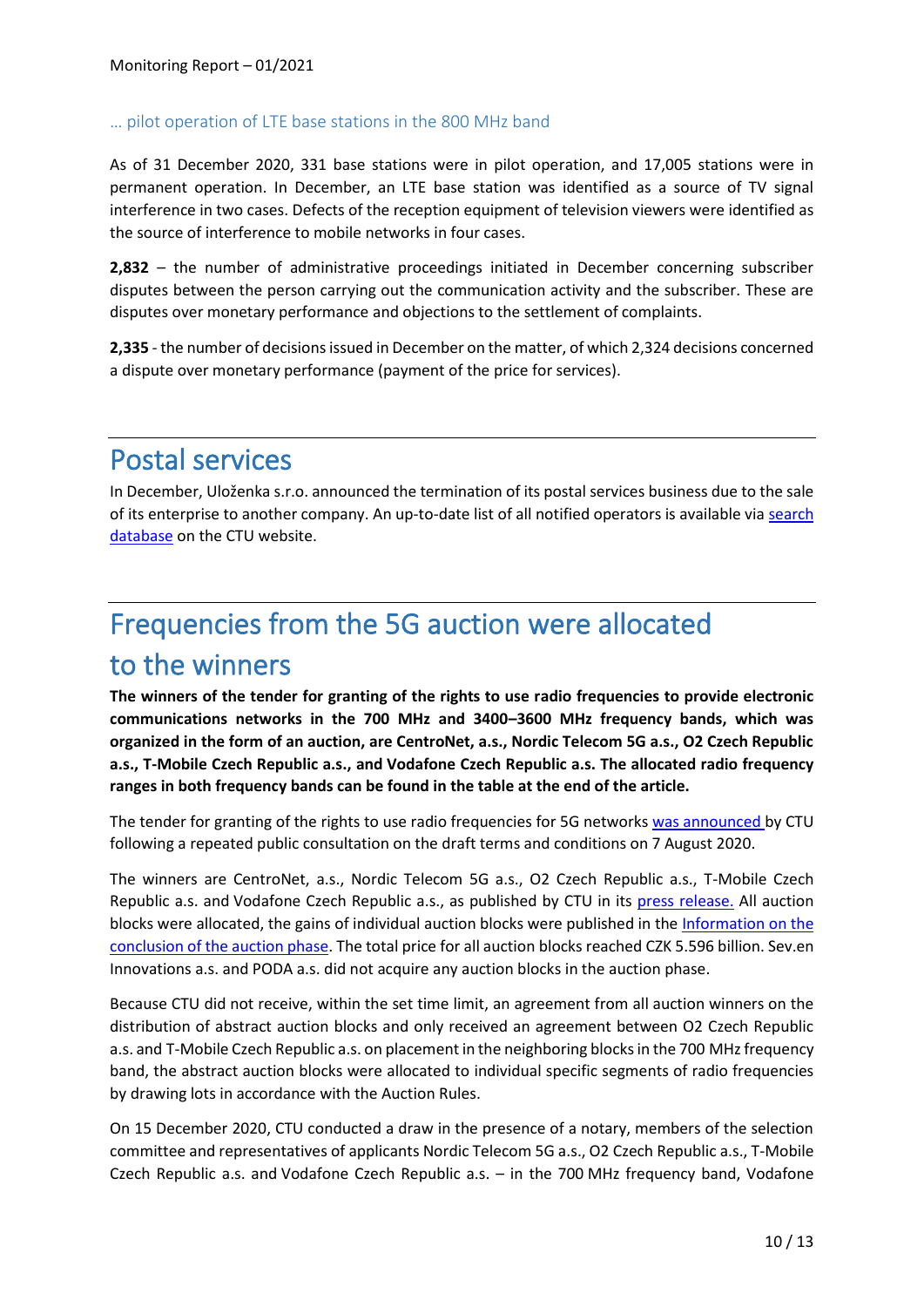Czech Republic a.s., being the first company, drew a block of radio frequencies of 723-733 / 778–788 MHz. The agreement on placement in the neighboring blocks in the 700 MHz frequency band concluded between O2 Czech Republic a.s. and T-Mobile Czech Republic a.s. shows that T-Mobile Czech Republic a.s. will get the block of 713–723 / 768-778 MHz radio frequencies and O2 Czech Republic a.s. will get the block of 703–713 / 758–768 MHz radio frequencies.

In the 3400–3600 MHz band, a draw was conducted for blocks the allocation of which to specific frequencies was not fixed by the Auction Rules. Vodafone Czech Republic a.s. , as the first one to draw lots, drawing the block of 3560–3580 MHz. O2 Czech Republic a.s., as the second one to draw lots, drawing the block of 3540-3560 MHz. The remaining block of 3580–3600 MHz was then allocated to Nordic Telecom 5G a.s.

After the frequencies have been allocated, CTU issued a decision for the unsuccessful auction participants rejecting their applications, and following the entry into force of these decisions, CTU returned the deposited financial guarantee. The successful auction participants, after having paid part of the price exceeding the guarantee deposited by them, received a decision on the granting of radio frequency block allocations issued by CTU on 18 January 2021.

|                                 | Allocated frequency ranges<br>in 700 MHz band | Allocated frequency ranges<br>in 3,5 GHz band |
|---------------------------------|-----------------------------------------------|-----------------------------------------------|
| CentroNet, a.s.                 |                                               | 3400-3480 MHz                                 |
| Nordic Telecom 5G a.s.          |                                               | 3580-3600 MHz                                 |
| O2 Czech Republic a.s.          | 703-713 / 758-768 MHz                         | 3540-3560 MHz                                 |
| T-Mobile<br>Czech Republic a.s. | 713-723 / 768-778 MHz                         | 3480-3540 MHz                                 |
| Vodafone<br>Czech Republic a.s. | 723-733 / 778-788 MHz                         | 3560-3580 MHz                                 |

#### **5G Auction**

### Legislative changes

#### DECREE ON SUBMISSION OF INFORMATION FOR THE PROVISION OF A COMPARISON TOOL

On 31 December 2020, Decree [No. 582/2020 Coll.,](https://www.zakonyprolidi.cz/cs/2020-582) on the scope, form and method of submission of information for the provision of a comparison tool, was published in Volume 238 of the Collection of Laws.

The decree has been issued by CTU to implement the provisions of [Section 66a of the Electronic](https://www.zakonyprolidi.cz/cs/2005-127#p66a)  [Communications Act,](https://www.zakonyprolidi.cz/cs/2005-127#p66a) as amended by Act [No. 311/2019 Coll.,](https://www.zakonyprolidi.cz/cs/2019-311) which imposes an obligation on CTU to provide and publish a comparison tool that will enable customers to compare and assess various publicly available electronic communications services in terms of their prices and quality of the service provided. The decree in question lays down the scope, form and method of submission of information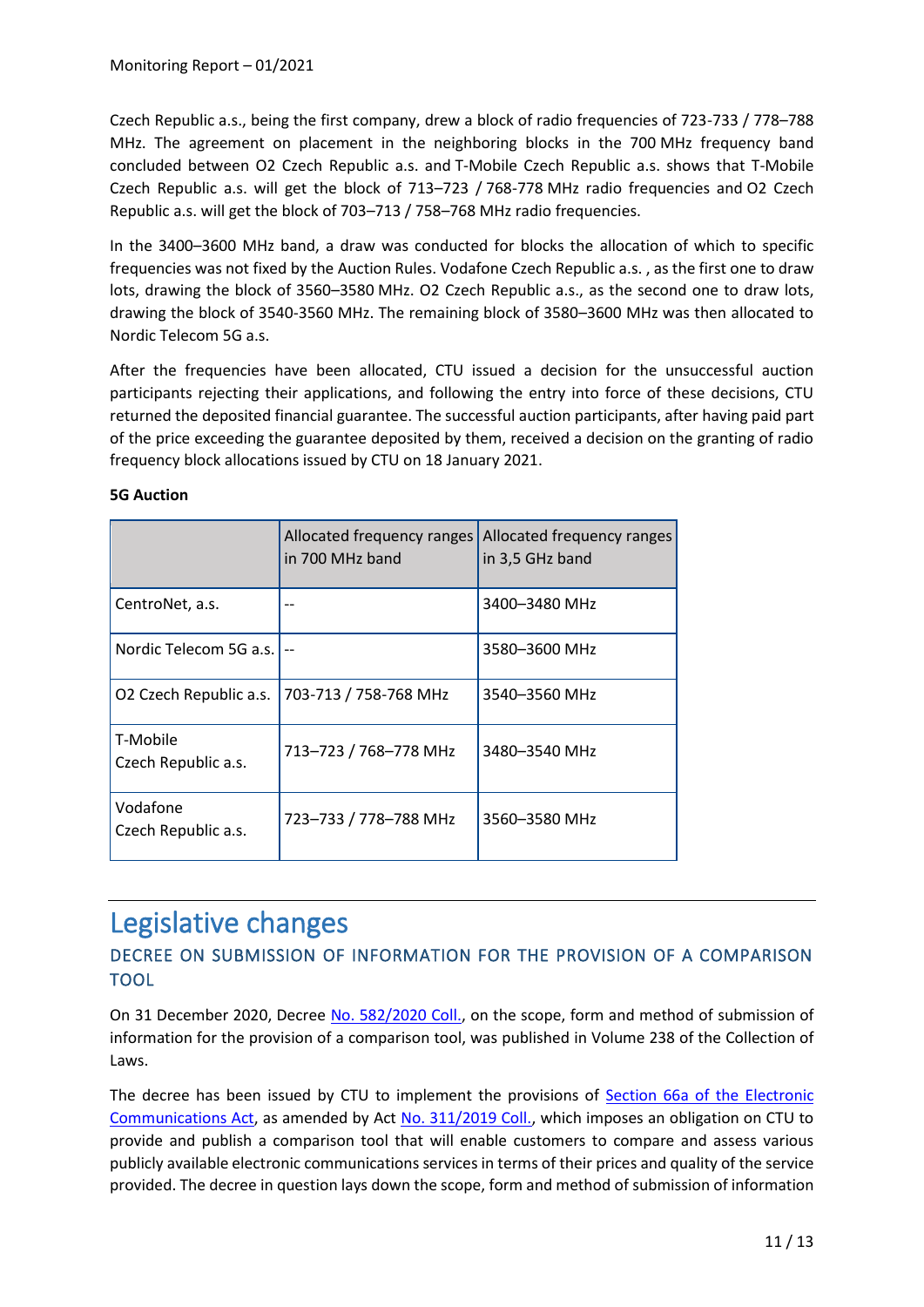by obligated undertakings providing publicly available electronic communications services for the purposes of creating and operating this comparison tool. CTU discussed this topic in more detail in the article entitled "The preparation of an independent comparison tool continues" in [Monitoring](https://www.ctu.eu/sites/default/files/obsah/ctu/monthly-monitoring-report-no.12/2020/obrazky/202012mzenfin.pdf)  [Report 12/2020.](https://www.ctu.eu/sites/default/files/obsah/ctu/monthly-monitoring-report-no.12/2020/obrazky/202012mzenfin.pdf)

This Decree shall enter into force on the fifteenth day after its publication, i.e. on 15 January 2021.

### Telecommunications regulation in the EU Official Journal of the EU

On 15 December, [Commission Implementing Regulation \(EU\) 2020/2082](https://eur-lex.europa.eu/legal-content/EN/TXT/PDF/?uri=CELEX:32020R2082&from=CS) of 14 December 2020 on setting the weighted average of maximum mobile termination rates across the Union and repealing Implementing Regulation (EU) 2019/2116, was published. This Regulation shall enter into force on the twentieth day of its publication in Official Journal of the European Union and shall be binding in its entirely and directly applicable in all Member States from 1 January 2021.

On 29 December, [Commission Recommendation \(EU\) 2020/2245](https://eur-lex.europa.eu/legal-content/EN/TXT/PDF/?uri=CELEX:32020H2245&from=EN) of 18 December 2020 on relevant product and service markets within the electronic communications sector susceptible to ex ante regulation in accordance with Directive (EU) 2018/1972 of the European Parliament and of the Council establishing the European Electronic Communications Code (notified under document C(2020) 8750). The Recommendation on Relevant Markets shall be implemented into Czech national law pursuant to Electronic Communications Act by issuing amended Measure of General Nature No. OOP1 laying down relevant markets in electronic communications, including criteria for assessment of significant market power.

#### European Commission

On 7 December, the European Commission published it[s Ranking Guidelines](https://ec.europa.eu/digital-single-market/en/news/european-commission-publishes-ranking-guidelines-under-p2b-regulation-increase-transparency)for digital platforms which complements the EU Platform-to-Business Regulation (P2B) [\(Regulation \(EU\) 2019/1150 of](https://eur-lex.europa.eu/legal-content/EN/TXT/PDF/?uri=CELEX:32019R1150&from=CS)  the [European Parliament and of the Council\)](https://eur-lex.europa.eu/legal-content/EN/TXT/PDF/?uri=CELEX:32019R1150&from=CS). Main aim of this Regulation is to increase transparency and non-discrimination of online search, where assessment of relevancy based on algorithms represents the key factor for online search results.

On 15 December the European Commission has proposed comprehensive set of new rules for digital markets – [Digital Services Act](https://ec.europa.eu/info/sites/info/files/proposal_for_a_regulation_on_a_single_market_for_digital_services.pdf) (DSA) and [Digital Market Act](https://ec.europa.eu/info/sites/info/files/proposal-regulation-single-market-digital-services-digital-services-act_en.pdf) (DMA). Digital Services Act revised especially Directive on Electronic Commerce and considered the rapid transformation and expansion of digital services. The new framework will rebalance the rights and responsibilities of users, intermediary platforms, and public authorities. Digital Market Act addresses structural issues on digital markets and aims to regulate large online platforms acting as "digital gatekeeper" to the single market.

21 December was a deadline for transposition of the European Electronic Communication Code (EECC), i.e. a deadline for EU Member States to transpose the new EU telecom rules into national law. Only 4 EU Member States had fully transposed the EECC on time.

On 18 December, the European Commission adopted a [Delegated Regulation](https://ec.europa.eu/digital-single-market/en/news/commission-adopted-delegated-regulation-eu-wide-voice-call-termination-rates) setting single maximum Union-wide voice termination rates, in line with the European Electronic Communications Code, which operators are allowed to charge each other for mobile and fixed termination services. Now, with regard to a procedure a time-limit to raise objections is running.